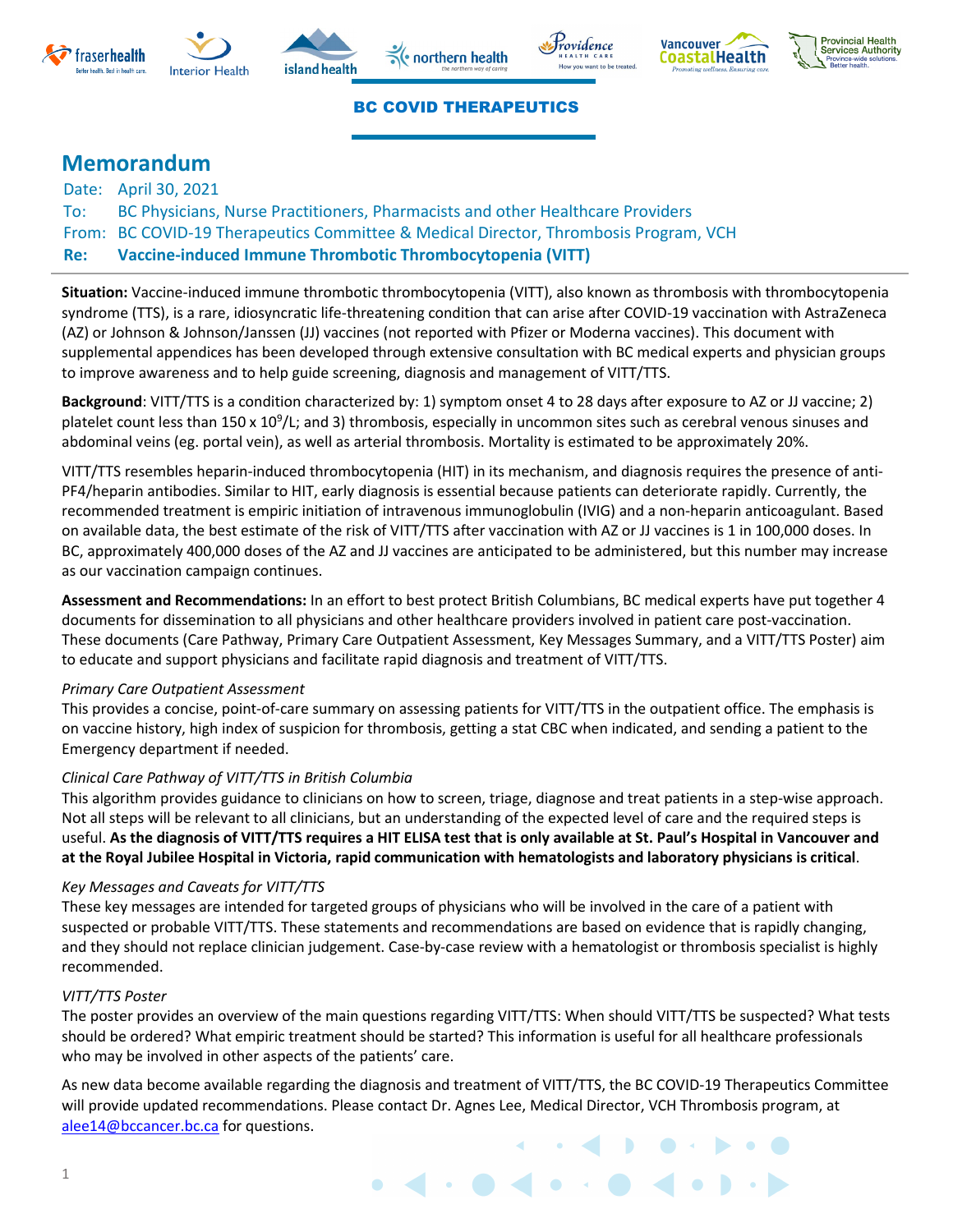# Primary Care Outpatient Assessment

## **Assess for Risk**

- Risk of VITT/TTS is 1 in 100,000
- Only AstraZeneca and Johnson & Johnson (Janssen) vaccines have been associated with VITT/TTS
- **Symptoms occur 4 – 28 days after vaccine** (peak period 6 – 14 days)
- VITT/TTS can occur in all ages and both sexes, but is most commonly reported in younger women
- \*\*Patients with history of blood clots are not more likely to have VITT/TTS

# **Assess for Clotting**

- Have a **high index of suspicion**, ask about all of the following: •persistent and severe headache
	- •focal neurological symptoms, seizures, blurred or double vision
	- •shortness of breath
	- •chest pain
	- •abdominal pain
	- •swelling or redness in a limb
	- •pallor or coldness in a limb
	- •unusual bleeding or bruising
- If a patient has severe symptoms, send patient to ER directly

## **Order STAT CBC**

- If clotting is suspected, a stat CBC is essential, specifically, platelets <  $150 \times 10^9$ /L is required to make a diagnosis
- Send patient to Lifelabs or hospital-based lab with requisition
- **MUST write in requisition "STAT CBC to rule out VITT" to get priority**
- **Include phone number to receive call for abnormal results within 6 hours**
- If D-dimer levels is available at your lab, a normal level excludes VITT/TTS

## **Further Action**

- If patient is unstable and/or **platelet count < 150 x 109/L**  (cases typically are 20 – 50), send patient to ER for additional urgent testing to allow for timely diagnosis and treatment
- In patients with platelet count  $>150 \times 10^9$ /L, consider follow up in a few days to ensure resolution of symptoms and/or repeat CBC
- Call Hematologist or RACE Thrombosis for advice if uncertain about thrombosis symptoms or if patient is already known to have a low platelet count (eg. ITP)



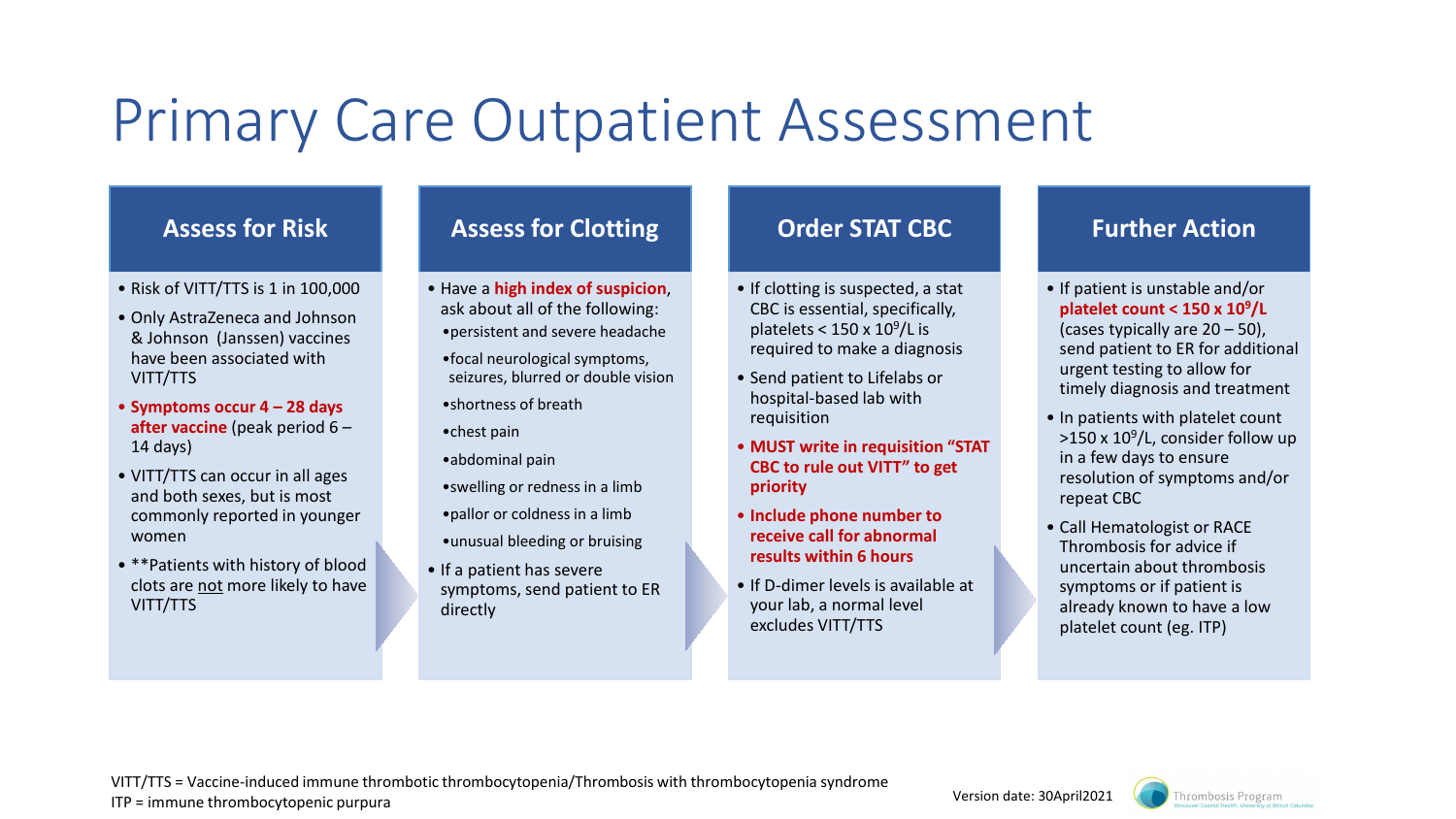### **ALL patients presenting with thrombosis symptoms 4-28 days after AZ/JJ vaccine exposure should get a STAT CBC at hospital-based labs or Lifelabs**



§McMaster lab requisition: <https://fhs.mcmaster.ca/plateletimmunology/vipit.html> Version date: 30April2021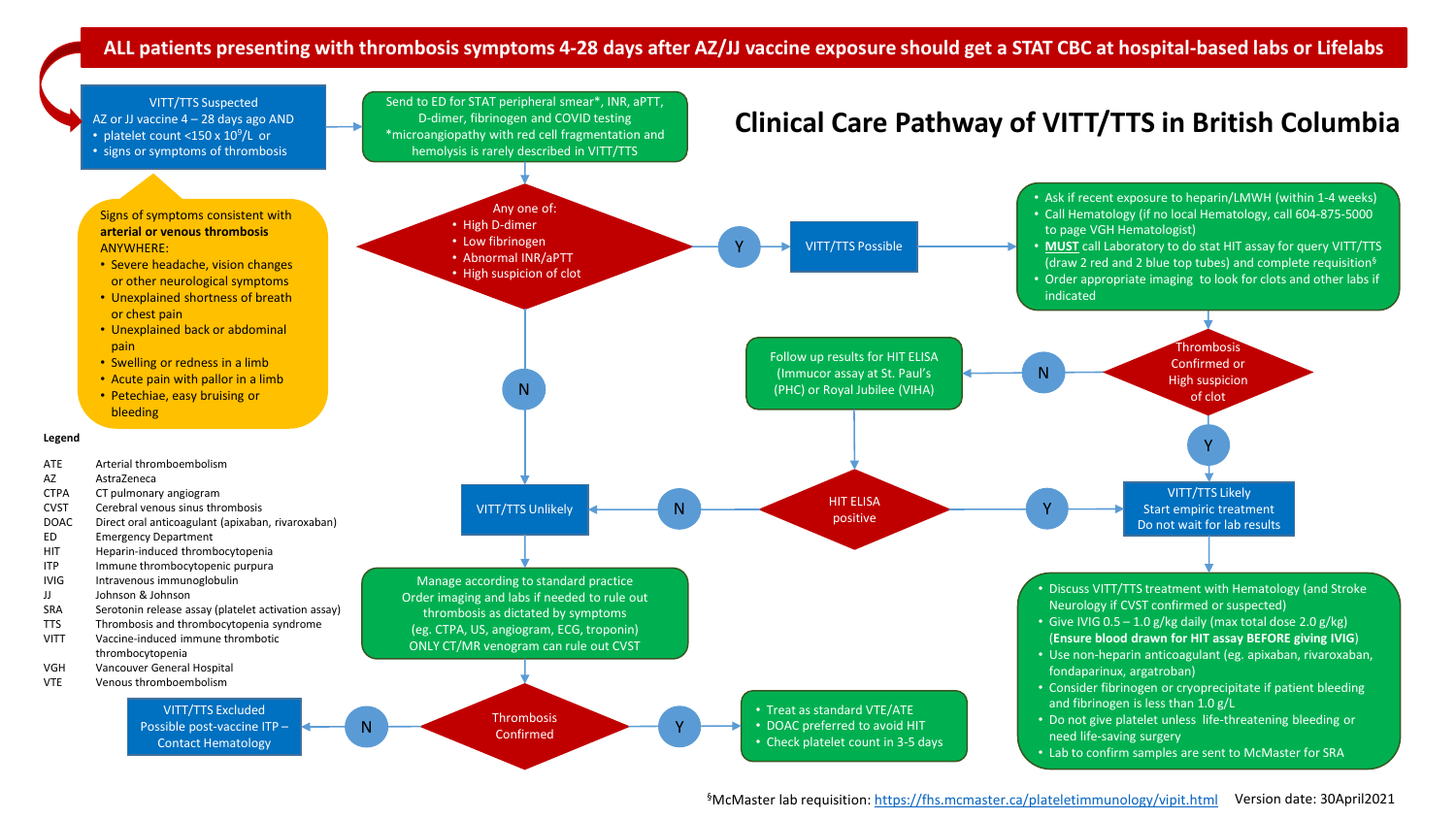# Key Messages and Caveats for VITT/TTS

| Emergency<br><b>Medicine</b><br><b>Primary Care</b> | . Peak period of onset of thrombosis symptoms associated with VITT/TTS is 6 - 14 days after vaccine<br>• Check if heparin/LMWH exposure within 1 – 4 weeks (if positive, this could be heparin-induced thrombocytopenia [HIT])<br>• Most cases of VITT present with platelets <50 x $10^9$ /L and D-dimer is typically > 4x ULN<br>. MUST draw blood work for HIT testing and tell lab to arrange for VITT/TTS testing PRIOR to giving IVIG<br>• MUST order CT/MRI venogram to rule out cerebral venous sinus thrombosis (CVST) if bad headache or neurological symptoms<br>. Do not give platelet transfusion unless discussed with Hematology<br>• Call Hematology if vaccine-associated ITP or evidence of red cell fragments (schistocytes) on smear |
|-----------------------------------------------------|----------------------------------------------------------------------------------------------------------------------------------------------------------------------------------------------------------------------------------------------------------------------------------------------------------------------------------------------------------------------------------------------------------------------------------------------------------------------------------------------------------------------------------------------------------------------------------------------------------------------------------------------------------------------------------------------------------------------------------------------------------|
|                                                     | • Treat as VITT/TTS unless ruled out with ELISA/SRA (IVIG + use non-heparin anticoagulant +/- steroids)                                                                                                                                                                                                                                                                                                                                                                                                                                                                                                                                                                                                                                                  |
| Hematology                                          | • If platelets <150 x 10 <sup>9</sup> /L and D-dimer highly elevated, BUT no thrombosis, consider IVIG only or prophylactic anticoagulation<br>while awaiting HIT ELISA results                                                                                                                                                                                                                                                                                                                                                                                                                                                                                                                                                                          |
| <b>Internal Med</b>                                 | • If only thrombosis and platelets >150 x $10^9$ /L, start anticoagulant treatment (DOAC preferred) and monitor CBC to exclude<br>early stage of VITT/TTS                                                                                                                                                                                                                                                                                                                                                                                                                                                                                                                                                                                                |
| <b>Neurology</b>                                    | . Platelet transfusion only if life-threatening bleeding or life-saving surgery indicated, and only AFTER IVIG has been given<br>• Consider fibrinogen replacement if less than 1.0 g/L and active bleeding<br>. Plasma exchange has been used in refractory cases (failure of IVIG and anticoagulant) with variable outcomes                                                                                                                                                                                                                                                                                                                                                                                                                            |
|                                                     |                                                                                                                                                                                                                                                                                                                                                                                                                                                                                                                                                                                                                                                                                                                                                          |
| Laboratory<br>Transfusion                           | • Review peripheral smear to rule out other causes of thrombosis + thrombocytopenia<br>• Sensitivity of HIT ELISA is considered sufficiently high to exclude VITT/TTS (optical density [OD] >2.0 in most cases)<br>• Non HIT ELISA assays have insufficient sensitivity and unknown specificity<br>• Serotonin release assay (SRA) at McMaster requires 2 red (or gold) top and 2 blue top tubes and completed lab requisition<br>(https://fhs.mcmaster.ca/plateletimmunology/vipit.html)                                                                                                                                                                                                                                                                |
| <b>Medicine</b>                                     | • Store plasma and serum for all suspected cases (vaccine timing $+/-$ platelets <150 x 10 <sup>9</sup> /L $+/-$ thrombosis)<br>• Other thrombophilia testing not required nor recommended                                                                                                                                                                                                                                                                                                                                                                                                                                                                                                                                                               |